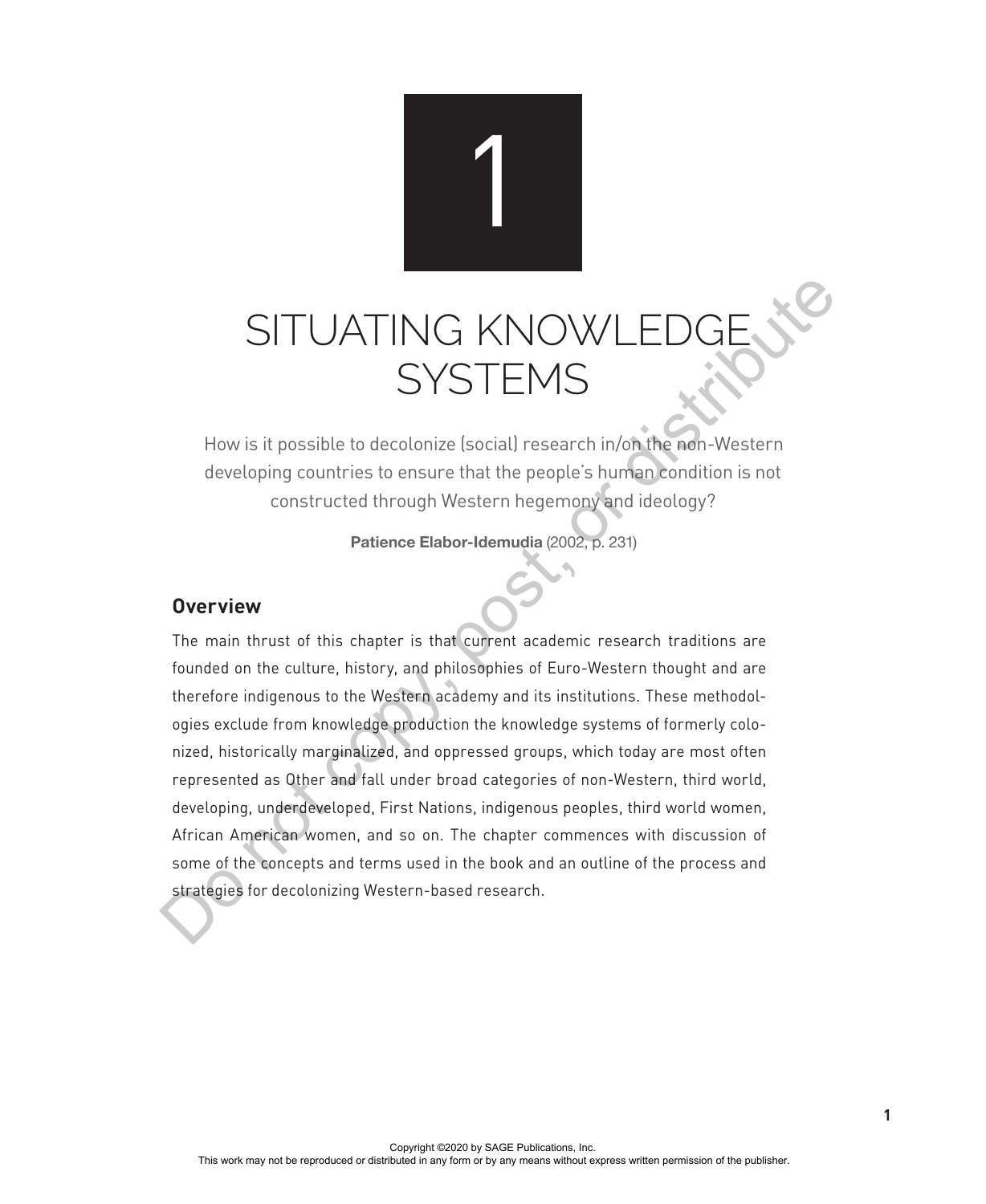# LEARNING OBJECTIVES

By the end of this chapter, you should be able to do the following:

- 1. Explain the decolonization of the research process and the strategies for decolonization.
- 2. Appreciate the need for researchers to interrogate the "captive" or "colonized mind" and engage in multiple epistemologies that are inclusive of voices of those who suffered colonization, the disenfranchised, and dispossessed, often represented as the Other, non-Western, third world, developing, underdeveloped, First Nations, indigenous peoples, third world women, African American women, and historically marginalized groups.

#### *Before You Start*

Relate your experiences with research either as a research participant, research assistant, or researcher. What did you like most about the experience? What were your challenges, and how did you address them? Reflect on indigenous research topics that you might want to do, and debate if the current social science research methodologies are adequate for conducting research on such topics.

# INTRODUCTION

There is growing evidence that social science research "needs emancipation from hearing only the voices of Western Europe, emancipation from generations of silence, and emancipation from seeing the world in one color" (Guba & Lincoln, 2005, p. 212). Social science research needs to involve spirituality in research, respecting communal forms of living that are not Western and creating space for inquiries based on relational realities and forms of knowing that are predominant among the non-Western Other/s still being colonized. I have always been disturbed by the way in which the Euro-Western research process disconnects me from the multiple relations that I have with my community, the living and the nonliving. I belong to the Bantu people of Africa, who live a communal life based on a connectedness that stretches from birth to death, continues beyond death, and extends to the living and the nonliving. I am known and communicate in relational terms that connect me to all my relations, living and the nonliving. It is common for people to refer to each other using totems as well as relational terms such as *uncle, aunt, brother,* and so on. For instance, my totem is a crocodile, and depending on who is talking to me and on what occasion, I can be referred to using my totem. Entring that we can be a statement to denote the spectral of the metric of videos of those who suffered colonization, the dissentional can disposessed, often represented as the Other, none Western, nind world women. Afric

The importance of connectedness and relationships is not unique to the Bantu people of southern Africa. Shawn Wilson (2008) notes that in the speech of the Aboriginal Australians, other indigenous people are referred to as cousin, brother, or auntie. Ideally, the multiple connections that indigenous scholars have with those around them and with the living and the nonliving should form part of their social history and should inform how

Copyright ©2020 by SAGE Publications, Inc.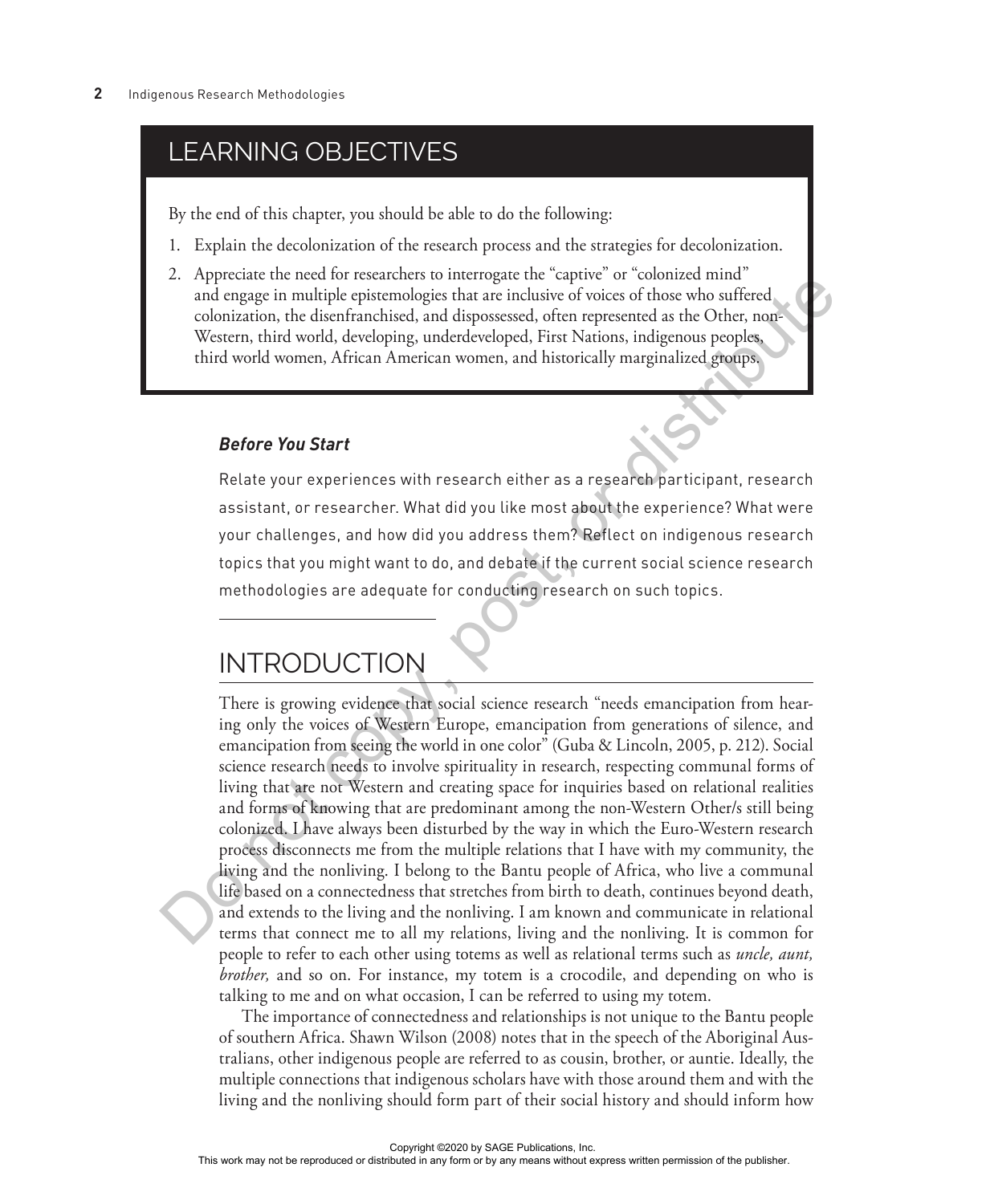they see the world and how they relate with the researched. Euro-Western hegemonic methodologies, however, continue to dominate how we think and conduct research.

Recently, the United Nations Development Program (UNDP) approved a proposal from the Centre for Scientific Research, Indigenous and Innovative Knowledge (CES-RIK) at the University of Botswana to conduct a survey on indigenous knowledge systems. The CESRIK committee, of which I am a member, met to discuss the approach to the survey. First, there was brainstorming on the different categories of indigenous knowledge. The next step was to discuss the approach that would be used for a survey on a given category of indigenous knowledge. Some suggested that we should conduct a workshop where academic experts on indigenous knowledge systems would give keynote presentations to an audience made up of community elders, experts in indigenous knowledge such as herbalists, members of the association of traditional healers, storytellers, and traditional leaders. Others warned that the process of knowledge production—the naming, concepts, thought analysis, sources of knowledge, and what is accepted as evidence by indigenous knowledge experts—could be different from what academic keynote speakers accept; others pointed out that the translation from English, the official language, to local languages could distort the communication even further. Still, others noted that indigenous experts from the communities could choose not to participate in the discussion unless they were assured of a copyright on the knowledge they brought into the discussions. In enext step was to discuss the approach that would be used for a survey on a given<br>not cauging cancel category of indigenous knowledge. Some suggested that we should conduct a workshop<br>where academy consumed with the pr

These discussions point to the operation of two knowledge systems. One is Euro-Western and indigenous to the Western academy and its institutions; the other knowledge is non-Western and peripheral, and it operates with the values and belief systems of the historically colonized. This peripheral knowledge system values relationships and is suspicious of Western academic discourse and its colonizing tendencies. Paddy Ladd (2003) notes that academic discourse systems

contain [their] own unspoken rules as to what can or cannot be said and how, when and where. Each therefore, constructs canons of truth around whatever its participants decide is "admissible evidence," a process that in the case of certain prestigious discourses, such as those found in universities, medical establishments and communication media, can be seen as particularly dangerous when unexamined, for these then come to determine what counts as knowledge. (p. 76)

As more and more scholars begin to engage with imperialism and colonialism in research, make choices on what they research, and delve into areas that colonial epistemologies dismissed as sorcery, they are confronted by the real limitations of Western hegemonic research practices, for example, ethical standards such as the principle of informed consent of the researched.

Batshi Tshireletso's study (2001) on the Mazenge cult is an example of challenges that confront researchers. Mazenge is a cult of affliction (hereditary spirits of the bush or spirits). Its membership is entirely women. In this study, Tshireletso wanted to show how the concepts of sacred space in the Mazenge cult are constructed and to establish the meanings of sacredness in the Mazenge cult. In doing this research, he was confronted by several challenges. Talking about the Mazenge cult is a public taboo. The word *Mazenge* is not supposed to be mentioned in public. Access to the Mazenge spirit medium in connection with the Mazenge cult is impossible when the medium is not in a state of being possessed. As a result, Tshireletso observes, he was unable to interview the Mazenge spirit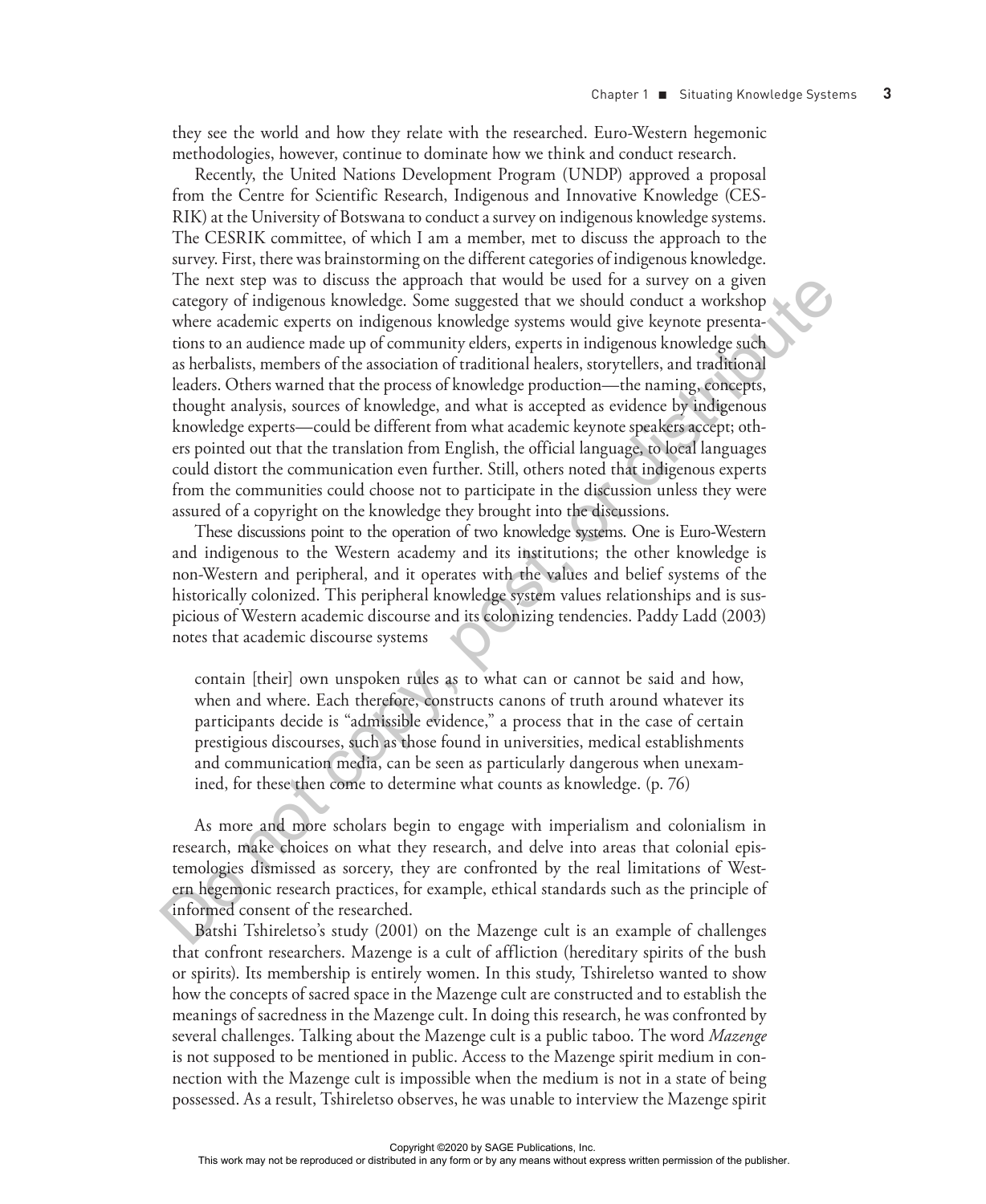#### **4** Indigenous Research Methodologies

medium. The impression one gets is that he would have talked to the spirit, even if she were possessed. The following are the ethical principles that arise:

- 1. Is it ethical to seek consent from one who is being possessed?
- 2. If the principal informant, the Mazenge medium, cannot be interviewed while not possessed, how can data collection about the spirit be validated?
- 3. Is it ethical to write about the researched on the basis of what others say about them?
- 4. What is the message behind the community sanction against communication with Mazenge spirit mediums?
- 5. Is there a possibility that in researching Mazenge, Tshireletso was violating Mazenge community copyrights to their knowledge?

Tshireletso's study shows how mainstream practice and interpretations of informed consent and copyright are not inclusive of the knowledge stored in rituals and practices like Mazenge. Such examples demonstrate the need for the research community to expand the boundaries of knowledge production and research practices in order to stop further abuses of fundamental human rights of the researched in historically colonized societies. These rights should include the opportunity to have a say on whether they can be written about, what can be written about them, and how it can be written and disseminated; they should also have the option of being trained to conduct the research themselves. Currently, scholars debate the following questions: 3. In steament with measure during the research with the base of winto the sample out any size of the state of the state of the state and state of the state and state of the state and interpretations of the state and copy

- Is the knowledge production process espoused by mainstream methodologies respectful and inclusive of all knowledge systems? Are the following inclusive of all knowledge systems?
	- 1. The philosophies that underpin the research approach
	- 2. Methods of collecting data
	- 3. Sources of evidence
	- 4. The analysis, reporting, and dissemination process
- Are First Nations peoples, indigenous peoples, peoples of all worlds—that is, first world, second world, third, and fourth world, developed and developing countries, disenfranchised and dispossessed peoples—given equal rights through the research process to know, to name, to talk, and be heard?

What are the concerns about current research methodologies?

- What challenges arise in using Western-based theory when research is carried out among those who suffered European colonial rule and slavery and are continuously being marginalized by the current research tradition?
- What are the challenges that researchers encounter in the literature that inform research on these communities?
- What do the multiple voices of scholars from across the globe say about Euro-Western research methodologies?
- How can we carry out research so that it is respectful and beneficial to the researched communities?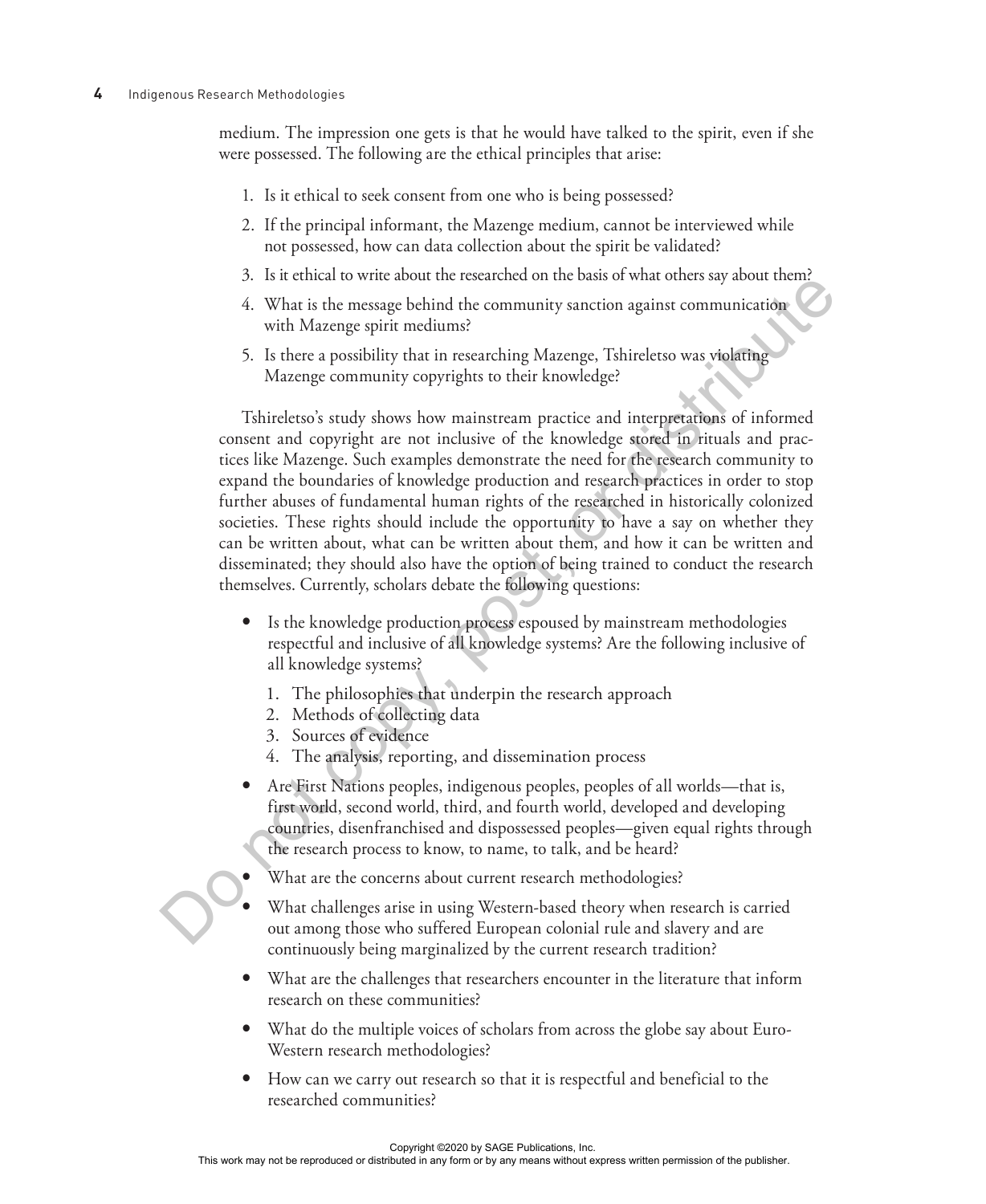Most of the concerns and questions raised above are addressed in this book. It will demonstrate how scholars continue to critique Euro-Western research paradigms and advance ways of transforming them so that they are inclusive of the indigenous knowledge systems and life experiences of the historically colonized, disenfranchised, and dispossessed communities. A postcolonial indigenous research paradigm and its methods and methodologies are discussed.

# TERMINOLOGY IN POSTCOLONIAL INDIGENOUS RESEARCH METHODOLOGIES

A variety of terms are used in this chapter and throughout the book. Although most of them are commonplace terms, it is important to spell out their precise meaning in this work.

*Research:* It is systematic, that is, it is the adoption of a strategy or a set of principles to study an issue of interest. The systematic strategy usually starts with the identification of an area of interest to study; a review of the literature to develop further understanding of the issue to be investigated; and choice of a research design or strategy that will inform the way the sampling of respondents is performed, the instruments for data collection, the analysis, interpretation, and reporting of the findings. You should in addition problematize research as a power struggle between researchers and the researched. Michel Foucault (1977), for example, observes that TERMINOLOGY IN POSTCOLONIAL<br>
INDIGENOUS RESEARCH METHODOLOGIES<br>
A variety of terms are used in this chapter and throughout the book. Although most<br>of them are commonplace terms, it is important to spell out their precise m

what we know and how we know [are] grounded in shifting and diverse historical human practices, politics, and power. There are in the production of knowledge multiple centres of power in constant struggle; [through] conflict, compromise, and negotiation . . . whichever group is strongest establishes its own rules on what can be known and how it can be known. A non-power related truth game is not possible, thus humanity installs each of its violences in a system of rules and thus proceeds from domination to domination. (p. 151)

The research you do will have the power to label, name, condemn, describe, or prescribe solutions to challenges in former colonized, indigenous peoples and historically oppressed groups. You are encouraged to conduct research without perpetuating self-serving Western research paradigms that construct Western ways of knowing as superior to the Other's ways of knowing. The book draws your attention to the emphasis on the role of the researcher as a provocateur (Mertens, 2010a) and a transformative healer (Chilisa, 2009; Chilisa & Ntseane 2010; Dillard, 2008; Ramsey, 2006) guided by the four Rs: accountable responsibility, respect, reciprocity, and rights and regulations of the researched (Ellis & Earley, 2006; Louis, 2007; Weber-Pillwax, 2001; Wilson, 2008), as well as roles and responsibilities of researchers as articulated in ethics guidelines and protocols of the former colonized, indigenous peoples and the historically oppressed. The position taken in this book is that postcolonial indigenous research methodologies should stand on an equal footing with Western research paradigms and should be an essential and integral part of any research methodology course.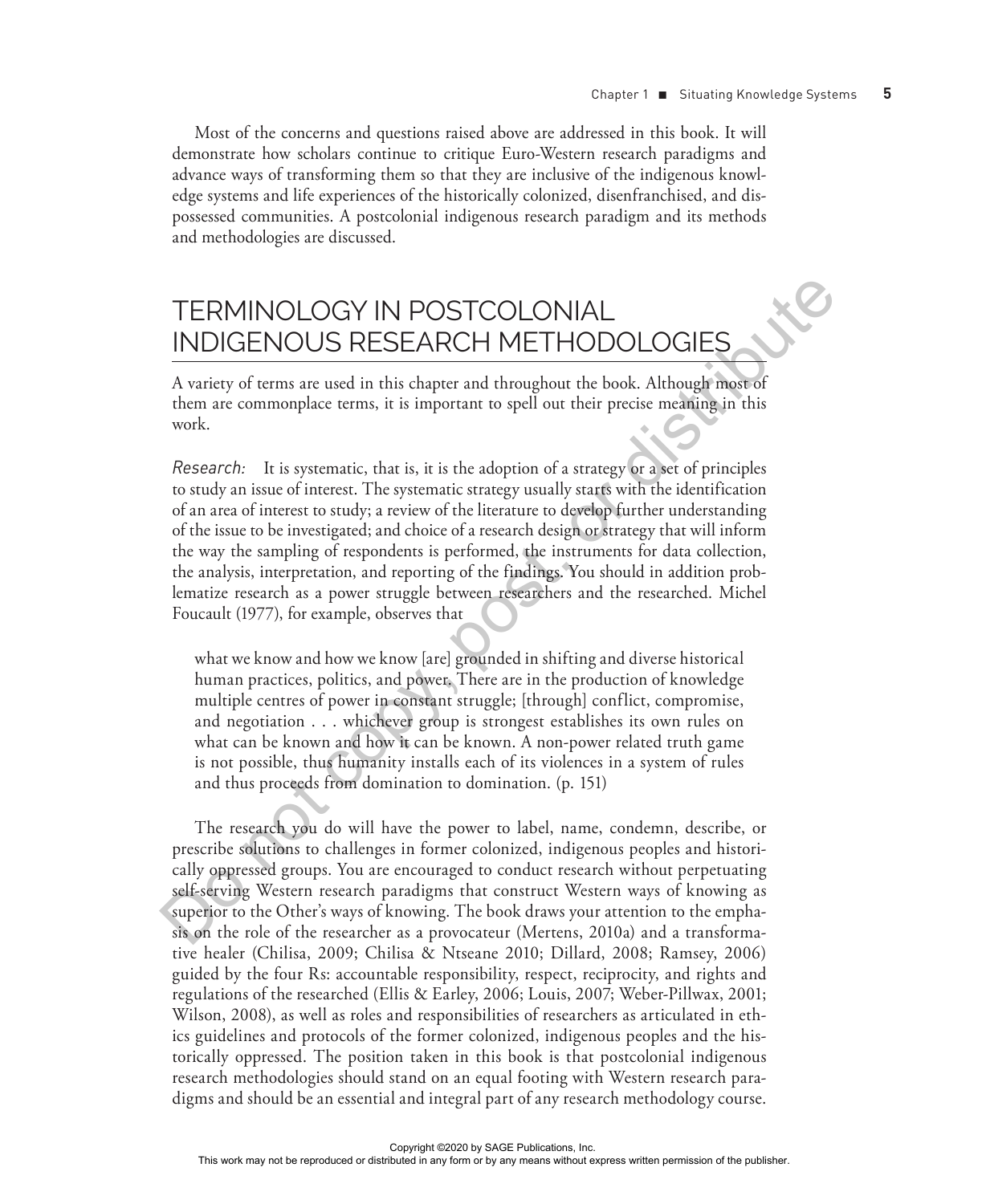#### **6** Indigenous Research Methodologies

You are invited to problematize a "captive or colonized mind" on the entire systematic set of principles to study an issue.

*The Captive Mind.* Partha N. Mukherji (2004) challenges all researchers to debate whether the social science methodologies that originated in the West and are indigenous to the West are necessarily universal for the rest of the world. What is your reaction to the challenge? The Malaysian sociologist Syed Hussein Alatas (2004) developed the concept "the captive mind" to refer to an uncritical imitation of Western research paradigms within scientific intellectual activity. Others (Fanon, 1967; Ngugi wa Thiong'o, 1986a, 1986b) discuss a process they call colonization of the mind. This is a process that involves stripping the formerly colonized and historically marginalized groups of their ancestral culture and replacing it with Euro-Western culture. The process occurs through the education system, where learners are taught in languages of the colonizers to reject their heritage and embrace Euro-Western worldviews and lifestyles as the human norm. The rejection of the historically colonized and marginalized groups' heritage and the adoption of Euro-Western norms occur throughout all the stages in the research process. For instance, the conceptual framework, development of the research questions, and methods of data collection in most studies emanate from the developed world literature, which is predominantly Euro-Western. In addition, the language in the construction of research instruments and the dissemination of research findings is in most cases that of the colonizers. You are invited to problematize research and doing research "as a significant site of the struggle between the interest and knowing of the West and the interest and knowing of the 'Other'" (Smith, 1999, p. 2). What follows is a discussion of imperialism and colonialism with special attention to the power imbalance that exists between the Euro-Western research paradigm and non-Western societies that suffered European colonial rule, indigenous peoples, and historically marginalized communities. concept "the capite maintain to relate to an uncertical innitation of Western research paragetical and inferred in the main consists they can be maintained and inferred in the main consisting the formulation of the mind. T

#### **Imperialism, Colonialism, and Othering Ideologies**

One of the shortfalls of Euro-Western research paradigms is that they ignore the role of imperialism, colonization, and globalization in the construction of knowledge. An understanding of the values and assumptions about imperialism, colonization, and globalization that inform Euro-Western research paradigms will enable you to appreciate and understand how Euro-Western methodologies carry with them an imperial power and how they are colonizing. Let us begin with a description of imperialism and the values and assumptions that inform Euro-Western methodologies.

*Imperialism.* Imperialism, in the more recent sense in which the term is used, refers to the acquisition of an empire of overseas colonies and the Europeanization of the globe (Ashcroft, Griffiths, & Tiffin, 2000). The term is also used to describe the "practice, theory, and the attitudes of a dominating metropolitan centre ruling a distant territory" (Said, 1993, p. 8). The theory, practice, and attitudes of the metropolitan created an idea about the West and the Other that explains the dominance of Euro-Western research paradigms and the empire of deficit literature on the formerly colonized and historically oppressed. The term *Othering* was coined by Gayatri Spivak to denote a process through which Western knowledge creates differences between itself as the norm and other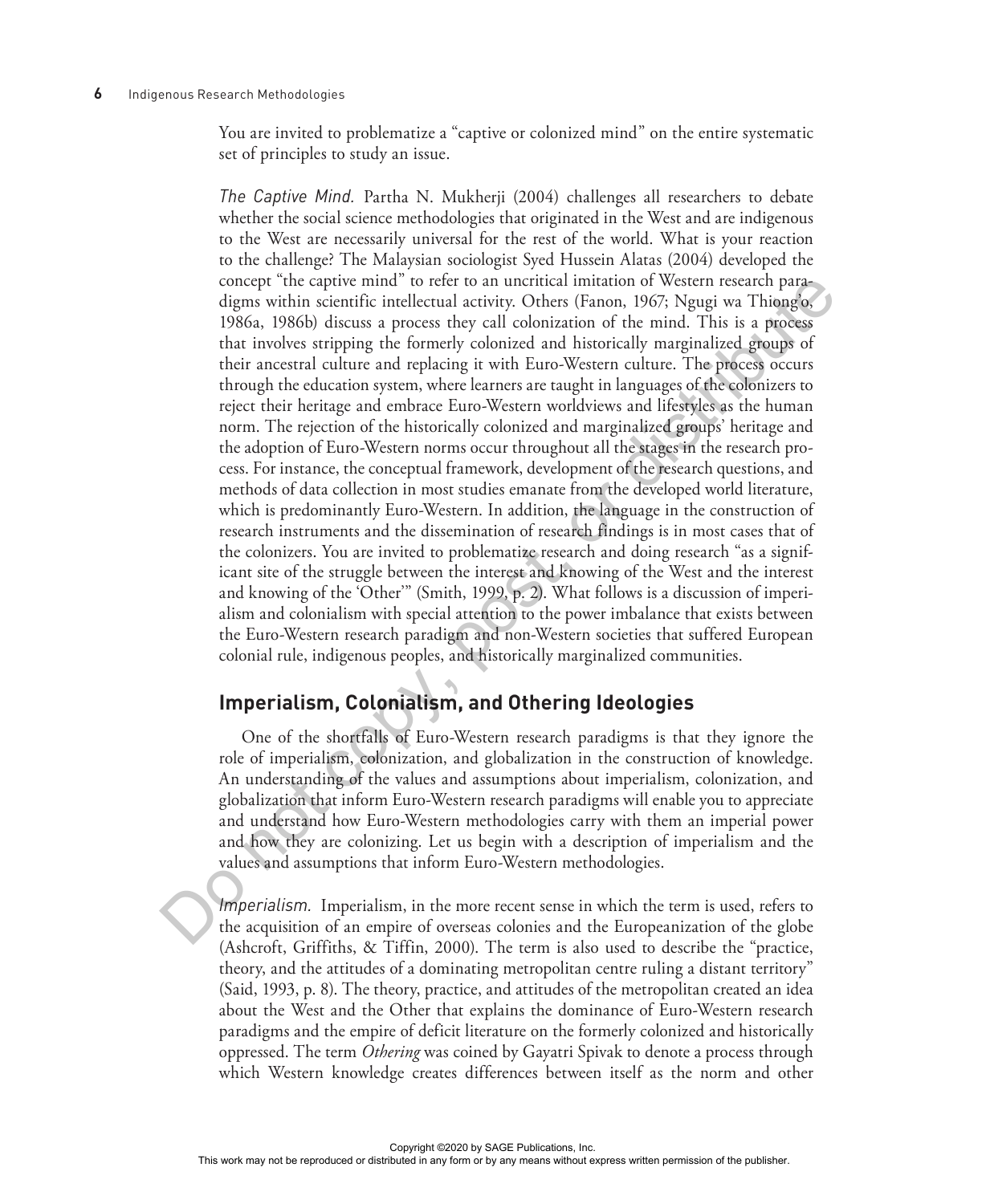knowledge systems as inferior (Ashcroft et al., 2000). Stuart Hall (1992) explains the West as a concept describing a set of ideas, historical events, and social relationships. The concept functions in ways that allow the characterization and classification of societies into binary opposites of colonizer/colonized or first world/third world. The concept also condenses complex descriptions of other societies into a sameness image judged against the West idea. Chapter 3 illustrates how the Othering and sameness ideologies work to marginalize and suppress knowledge systems and ways of knowing of the historically colonized and those disadvantaged on the basis of gender, ethnicity, and social class.

*Colonization.* Colonization, defined as the subjugation of one group by another (Young, 2001), was a brutal process through which two thirds of the world experienced invasion and loss of territory accompanied by the destruction of political, social, and economic systems, leading to external political control and economic dependence on the West: France, Britain, Germany, Spain, Italy, Russia, and the United States. It also involved loss of control and ownership of their knowledge systems, beliefs, and behaviors and subjection to overt racism, resulting in the captive or colonized mind. One can distinguish between different but intertwined types of colonialism—namely, political colonialism, which refers to occupation and external control of the colonies, and scientific colonialism, which refers to the imposition of the colonizers' ways of knowing—and the control of all knowledge produced in the colonies. In Africa, colonial occupation occurred in 1884 when Britain, Belgium, France, Germany, Italy, Portugal, and Spain met at the Berlin Conference and divided Africa among themselves. African states became colonies of European powers and assumed names related to the colonial power and its settlers, explorers, or missionaries. For example, present-day Zimbabwe was named Southern Rhodesia, and Zambia was named Northern Rhodesia after the explorer Cecil John Rhodes. European explorers, travelers, and hunters were notorious for claiming discovery of African lands, rivers, lakes, waterfalls, and many other of Africa's natural showcases and renaming them. This was a violent way of dismissing the indigenous people's knowledge as irrelevant and a way of disconnecting them from what they knew and how they knew it (Chilisa & Preece, 2005). Scientific colonialism speaks directly to the production of knowledge and ethics in social science research and has been described as the imposition of the positivist paradigm approach to research on the colonies and other historical oppressed groups. Under the guise of scientific colonialism, researchers travelled to distant colonized lands, where they turned the resident people into objects of research. The ideology of scientific colonization carried with it the belief that the researchers had unlimited rights of access to any data source and information belonging to the population and the right to export data from the colonies for purposes of processing into books and articles (Cram, 2004a, 2004b). With these unlimited powers, researchers went out to collect data and write about the one reality that they understood. In the disciplines of psychology, anthropology, and history, operating on the positivist assumption of generating and discovering laws and theories that are generalizable, researchers mapped theories, formulae, and practices that continue to dictate how former colonized societies can be studied and written about. Psychology, for instance, developed standard conceptions and formulations by which all people of the world are to be understood; today, researchers molded to accept oppressive perspectives as the norm find it difficult to operate differently (Ramsey, 2006). colonized and those distarvantaged on the basis of genete, ethnicity, and social class.<br>
Colonization. Colonization, defined as the shiptigation of one group by another (Young 2001), was a brutal process through which two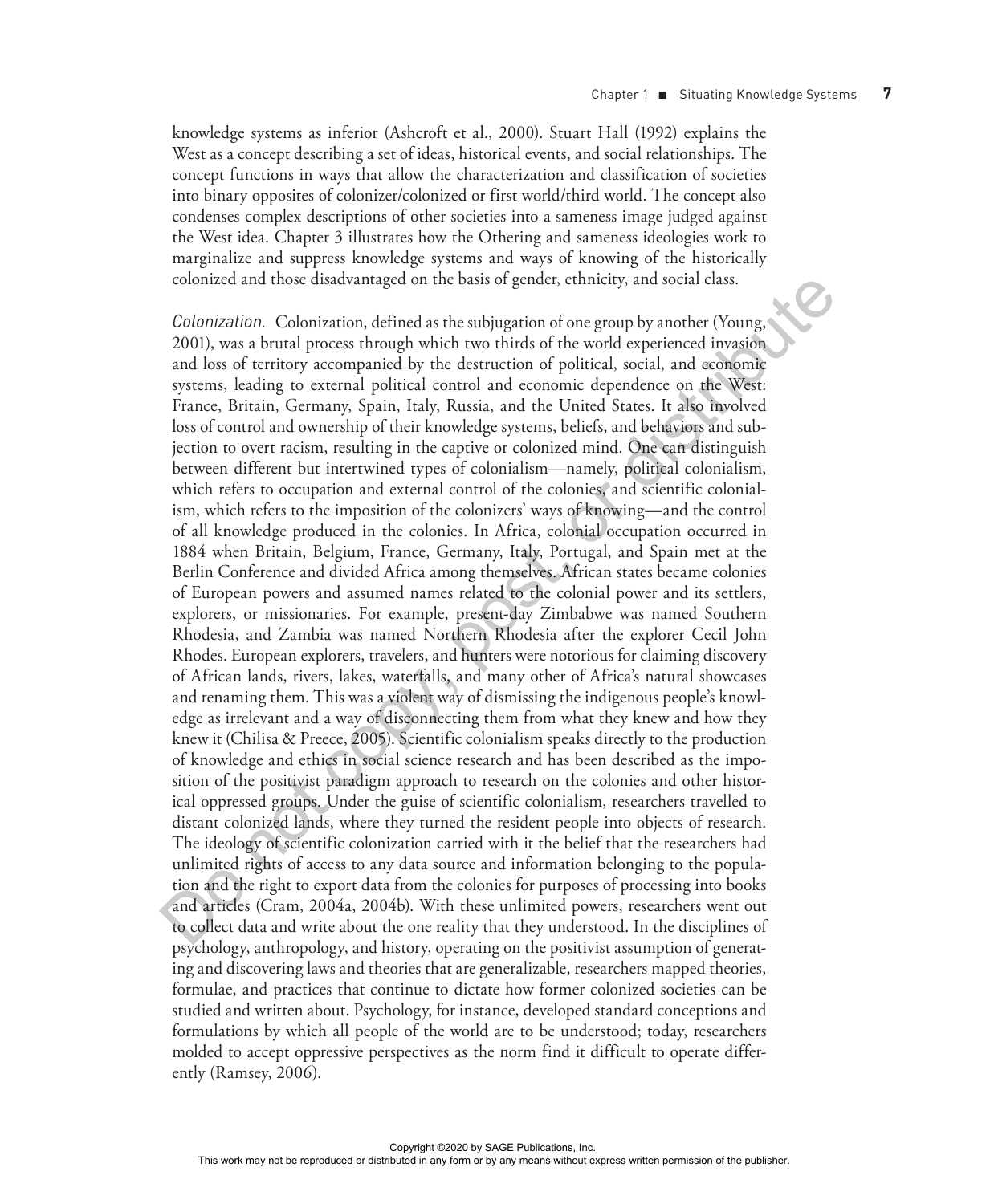Scientific colonization has implications for the decolonization process. Reading and conducting research responsibly should involve reflecting on the following questions:

- 1. Does the research approach have a clear stance against scientific colonization?
- 2. Is the research approach of travelers moving to distant lands to acquire data to process them into books and journal articles ethical?
- 3. Where is the center of knowledge and information about a people or community located?

*Globalization.* Globalization is an extension of colonization. Spivak (1988) analyzes the contemporary relationship between colonial societies and the former colonizers and notes that we are witnessing a distinct phase in the way the world is ordered. She notes that, in the current phase of globalization, a mere extension of colonization,

the contemporary international division of labor is a displacement of the field of nineteenth-century territorial imperialism. Put simply, a group of countries, generally first world, are in the position of investing capital; another group, generally third world, provide[s] the fields for investment both through the comprador indigenous capitalists and through their ill-protected and shifting labor force. (p. 287)

Current attempts by researchers to find the cure for HIV and AIDS are an example of how people in former colonized societies provide the fields as objects/subjects for research by multinational corporations. Recently, there has been conflict over a trial of the drug Tenofovir, which researchers allege may eventually serve as an effective chemical vaccine against the human immunodeficiency virus that causes AIDS. In Cambodia, efforts to test the drug among prostitutes were unsuccessful. The sex workers wanted more pay, more information, and a promise of health insurance for 40 years. Although the researchers agreed to provide more information for the sex workers, they said they could not promise long-term insurance; it was not something that is typically provided in studies and would be prohibitively expensive, they argued (Cha, 2006). The question one asks is what research benefits can accrue to poor countries, where the drug may not be affordable to the HIV and AIDS at-risk groups like sex workers? The conflict between the researchers and sex workers arose when the sex workers demanded the right to define the benefits they wanted as research subjects. The conflict between the researchers and the researched, and the determination of the researched to speak out about their rights, are indicative of local resistance against colonization and its new form, globalization. 3. Where is the center of knowledge and information about a people or community<br>
located?<br>
Clobalization. Globalization is an extension of colonization. Spivak (1988) analyzes the<br>
contemporary relationship between colonia

Elsewhere, Bagele Chilisa and Julia Preece (2005) noted how the stealing of African indigenous knowledge of local resources such as plants and herbs by Western-trained researchers and Western companies is a contemporary instance of how African indigenous knowledge systems continue to be marginalized. The authors give an example of the San and their knowledge of the hoodia cactus plant, which grows in the Kalahari Desert. The original home of the San, it is a vast area of land that cuts across Botswana, Namibia, and South Africa. Through observation and experiments, the San discovered that the hoodia cactus has medicinal properties that stave off hunger. Members of generation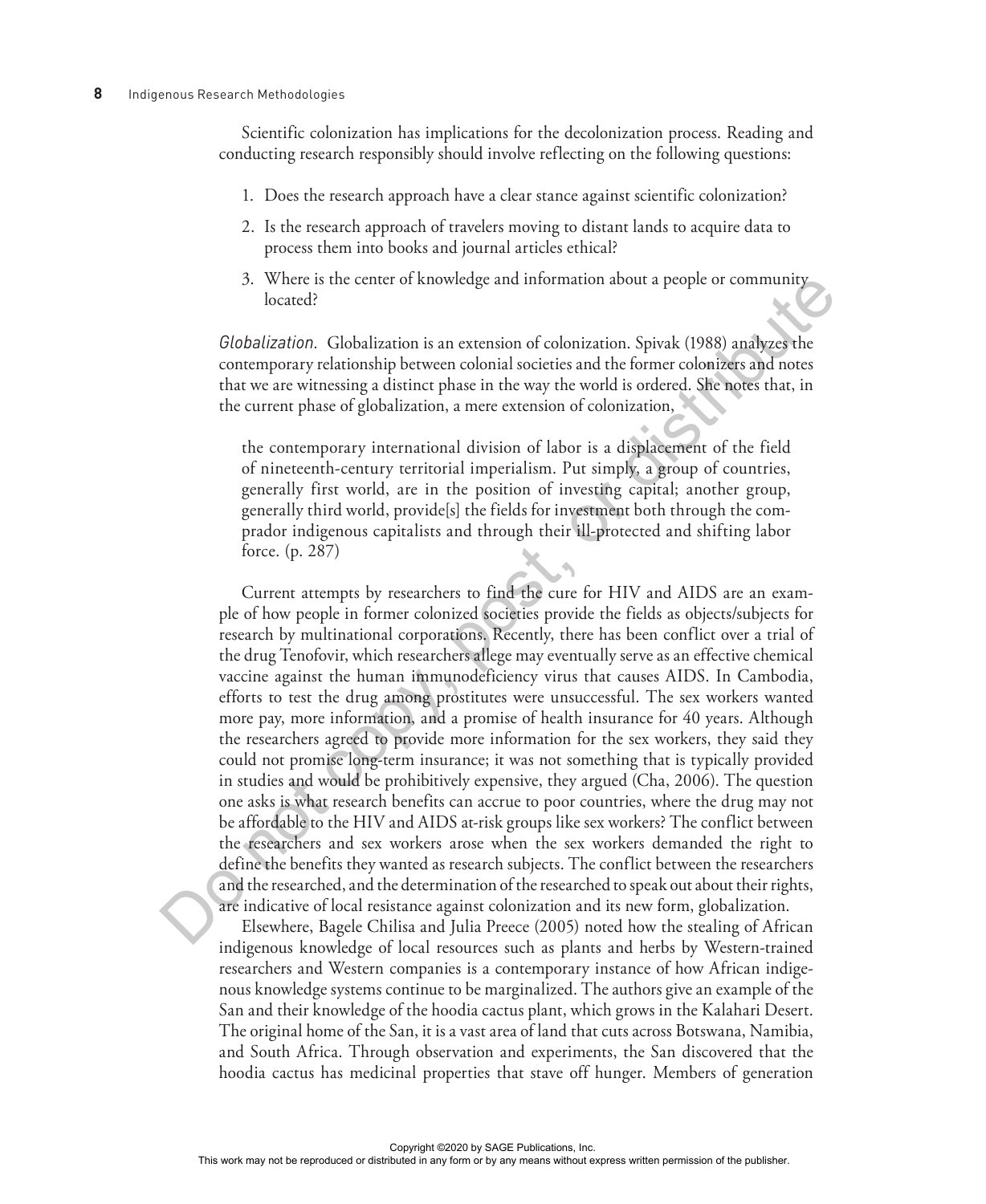after generation of the San have thus chewed the plant on long hunting trips. According to Pusch Commey (2003), Phytopharm, a United Kingdom-based company working with the South African Council for Scientific and Industrial Research, isolated the active ingredients in the cactus that makes this possible. The company has renamed this property, long known by the San, P57, and it has been manufactured into a diet pill that fetches large amounts of money for pharmaceutical companies. The San had to fight to reclaim their intellectual property of the qualities of the hoodia cactus plant.

#### **Postcolonial Indigenous Research**

Postcolonial indigenous research methodologies must be informed by the resistance to Euro-Western thought and the further appropriation of their knowledge.

*Postcolonial.* The word *postcolonial* is highly contested and at the same time popular (Mutua & Swadener, 2004; Swadener & Mutua, 2008). The bone of contention is that some can read the post to mean that colonialism has ended, while others can interpret postcolonialism to include people with diverse and qualitatively different experiences with colonialism. For instance, the United States began as a British colony, but the white settlers ended up imposing colonization on Native Americans. The word *postcolonial* is used in the research context to denote the continuous struggle of non-Western societies that suffered European colonization, indigenous peoples, and historically marginalized groups to resist suppression of their ways of knowing and the globalization of knowledge, reaffirming that Western knowledge is the only legitimate knowledge. Part of the project in this book is to envisage a space where those who suffered European colonial rule and slavery, the disenfranchised and dispossessed, can reclaim their languages, cultures, and "see with their own eyes" the history of colonization, imperialism, and their new form, globalization, and, with that gaze, create new research methodologies that take into account the past and the present as a continuum of the future. This is the in-between space where Euro-Western research methodologies steeped in the culture, histories, philosophies, and the social condition of the Westerners can collaborate with the non-Western colonized's lived experiences and indigenous knowledge to produce research indigenous to their communities and cultural, integrative research frameworks with balanced lending and borrowing from the West. **Postcolonial Indigenous Research**<br>
Postcolonial indigenous research methodologies must be informed by the resistance be<br>
Furo-Western thought and the further appropriation of their knowledge.<br>
Postcolonial. The word *pos* 

Throughout the book, I will use the term *colonized Other* to refer to those who suffered European colonization, the disenfranchised and dispossessed, often represented as the non-Western Other. These people live in what has been labelled the third world, developing countries, or underdeveloped countries. Included among the *colonized Other* are indigenous populations in countries such as Canada, the United States, New Zealand, and Australia. Ethno-specific groups who have lived in some Western countries, such as African Americans in the United States and Caribbean-born people in the United Kingdom, also fall under the category of Other. Immigrants, refugees fleeing wartorn countries, and the poor are also being colonized and marginalized by Eurocentric research paradigms and thus fall under the category of the Other referred to in this book. The term *colonized Other* emphasizes the fact that the communities described still suffer scientific colonization as well as colonization of the mind. Part of the project in this book is to show how the colonized Other resists scientific colonization and colonization of the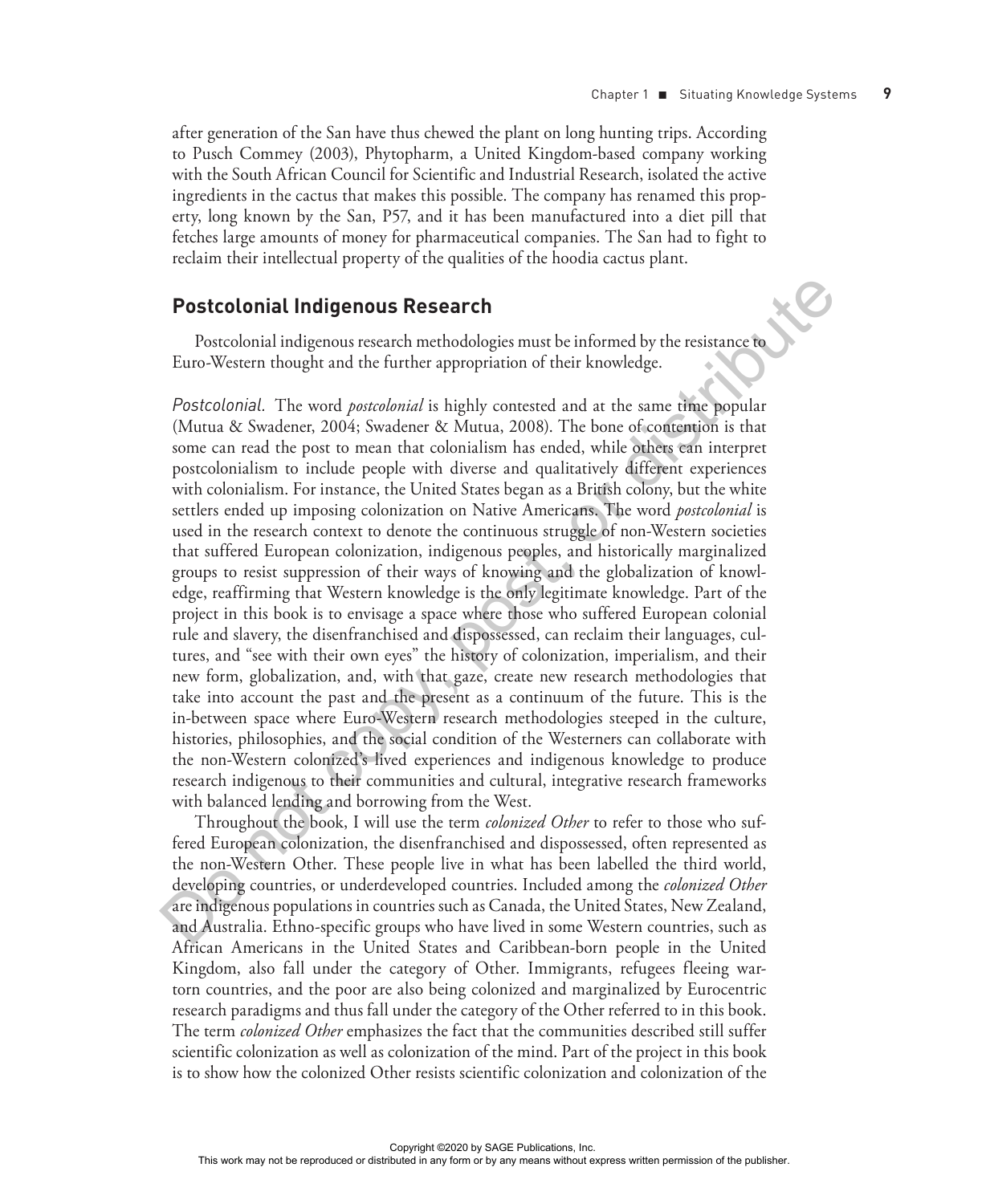mind. The book illustrates some of the methodologies informed by the worldviews and ways of knowing of the colonized Other.

*Indigenous.* The term *indigenous* has been used in different ways in third world, fourth world, and marginalized people's struggles against invasion, political domination, and oppression. In this book, the focus is on a cultural group's ways of perceiving reality, ways of knowing, and the value systems that inform research processes. Euro-Western research paradigms are, for instance, indigenous to Euro-Western societies. This is not to say that the other has not shaped the development of these methods. The questions we ask are, what is indigenous to the other two-thirds majority of people colonized and marginalized by Eurocentric research paradigms? What is real to the diverse cultural groups of the twothirds majority? How can this reality be studied? How would those colonized in the third world, indigenous peoples, women, and marginalized communities define their reality and ways of knowing? Their ways of seeing reality, ways of knowing, and values systems are informed by their indigenous knowledge systems and shaped by the struggle to resist and survive the assault on their culture. That is what makes the methodologies indigenous.

Indigenous research has four dimensions: (1) It targets a local phenomenon instead of using extant theory from the West to identify and define a research issue; (2) it is context-sensitive and creates locally relevant constructs, methods, and theories derived from local experiences and indigenous knowledge; (3) it can be integrative, that is, combining Western and indigenous theories; and (4) in its most advanced form, its assumptions about what counts as reality, knowledge, and values in research are informed by an indigenous research paradigm. The assumptions in an indigenous paradigm guide the research process. The book also makes reference to indigenous peoples. Linda T. Smith (1999, p. 7) says *indigenous peoples* is a relatively recent term that emerged in the 1970s out of the struggles of the American Indian Movement and the Canadian Brotherhood Movement; it is used to internationalize the experiences and struggles of some of the world's colonized peoples. prataems are, tot instance, indigenous to the other western societies. This is not to say that the other western is independent of these methods. The questions we ask atternal integrations to the other two-chirds majority

*Relationality*. The principle of relationality pushes to the center of every research encounter the importance of building relationships with the communities, all stakeholders, and partners and honoring the relationship that people have with the land, the living, and nonliving. In Chapter 7, in a study on "enveloping quantitative research," Blackstock (2009) relates how the spiritual is honored by employing symbolic art, poetry, legends, and teaching to substantiate the findings. The physical is also brought into the research by printing the report in an ecological friendly ink. In the next chapter, a relational postcolonial indigenous paradigm is discussed.

*Responsibility*. It is about the role of a researcher in pursuing social justice, resisting dominant ideologies that silence indigenous communities and contributing to the recovery, healing, unity, and harmony in the community. The responsibilities of researchers are discussed in Chapter 10. In Chapter 10, researchers are asked to reflect on their roles when they engage with communities.

*Reverence*. Indigenous research recognizes spirituality and values it as an important contribution to ways of knowing. Ignoring spirituality can cause tensions between researchers with a Western research orientation and communities (Johnston-Goodstar, 2012).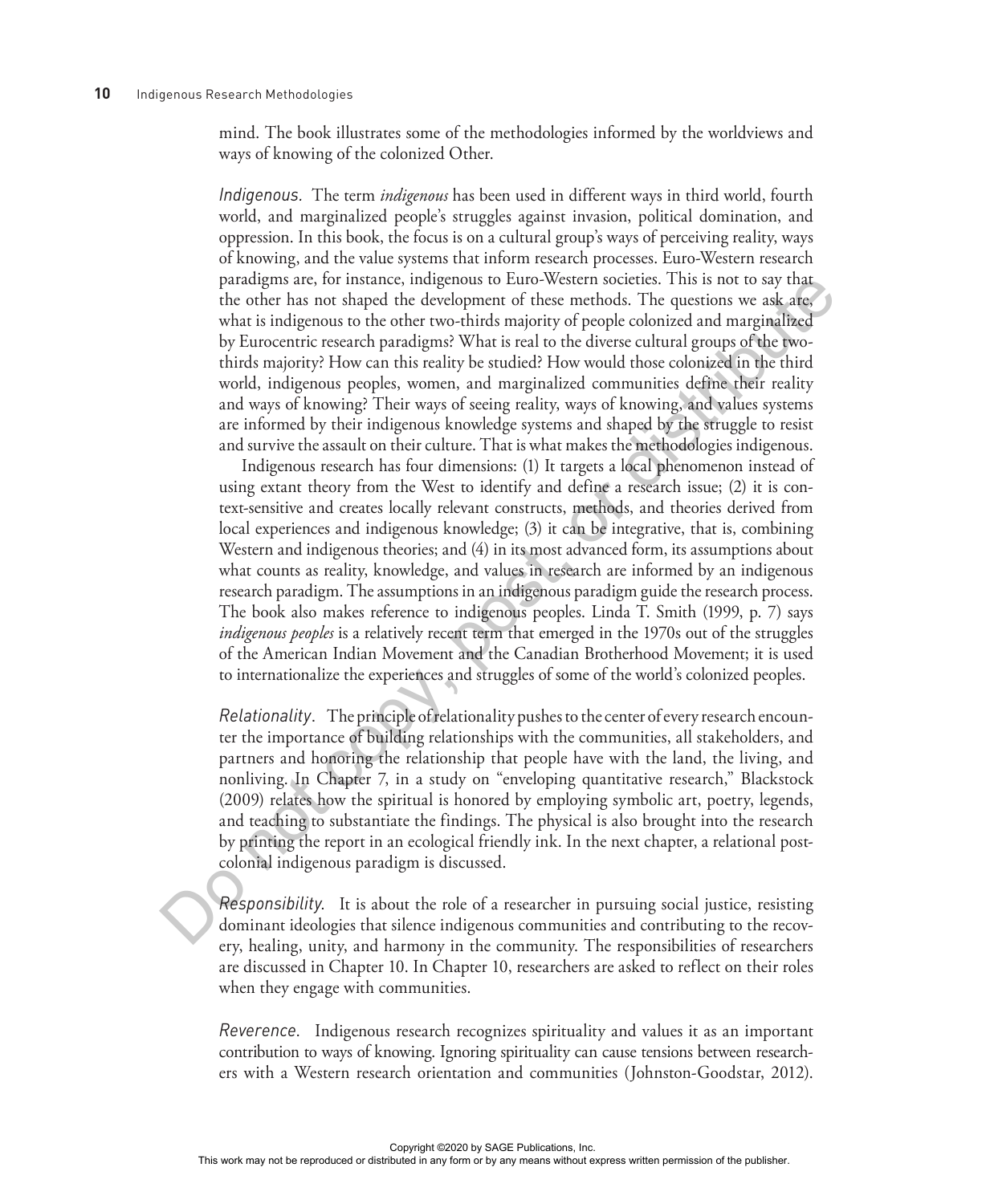Imagine, for example, carrying out an evaluation research of a health facility that is ignored by the community. The evaluator bent on deficit theorizing about the "other" will label poor use of the health facility as backwardness, while a respectful and responsible evaluator will consider as knowledge that the facility was built on sacred ground and needs to relocate if the community is to use it.

*Respect*. In this book, the concept of respectful representation and respectful relations is discussed. Respect requires that the research process from the research questions asked, the methodology, the data collection procedure, down to reporting and dissemination of the report is guided by the community and that the community has ownership of data collected. Relevant programs, relevant research that benefits communities, is the hallmark of respectful relations and respectful research.

*Reflexivity*. The principle of responsibility is tied to reflexivity. Researchers continuously reflect on their position within existing powers. They also reflect on the methodology and the methods and imagine other ways of doing research that emanate from indigenous knowledge systems. In Chapter 7, Botha (2011) demonstrates the application of this concept.

# DECOLONIZATION OF WESTERN RESEARCH METHODOLOGIES

A number of scholars (Bishop, 2008a, 2008b; Chilisa, 2005; Chilisa & Ntseane 2010; Cram, 2009; Liamputtong, 2010; Mutua & Swadener, 2004; Smith, 1999, 2008; Swadener & Mutua 2008; Wilson, 2008) articulate resistance to Euro-Western research methodologies by discussing a process called decolonization and strategies for decolonization. Decolonization is a process of centering the concerns and worldviews of the colonized Other so that they understand themselves through their own assumptions and perspectives. It is an event and a process that involves the following: is discussed. Respect requires that the research process from the research questions asked.<br>
the methodology, the data collection procedure, down to reporting and dissemination of<br>
the report is guided by the community and

1. Creating and consciously using various strategies to liberate the "captive mind" from oppressive conditions that continue to silence and marginalize the voices of subordinated, colonized, non-Western societies that encountered European colonization

2. The restoration and development of cultural practices, thinking patterns, beliefs, and values that were suppressed but are still relevant and necessary to the survival and birth of new ideas, thinking, techniques, and lifestyles that contribute to the advancement and empowerment of the historically oppressed and former colonized non-Western societies (Smith, 1999, 2008)

Decolonization is thus a process of conducting research in such a way that the worldviews of those who have suffered a long history of oppression and marginalization are given space to communicate from their frames of reference. It is a process that involves "researching back" to question how the disciplines—psychology, education, history,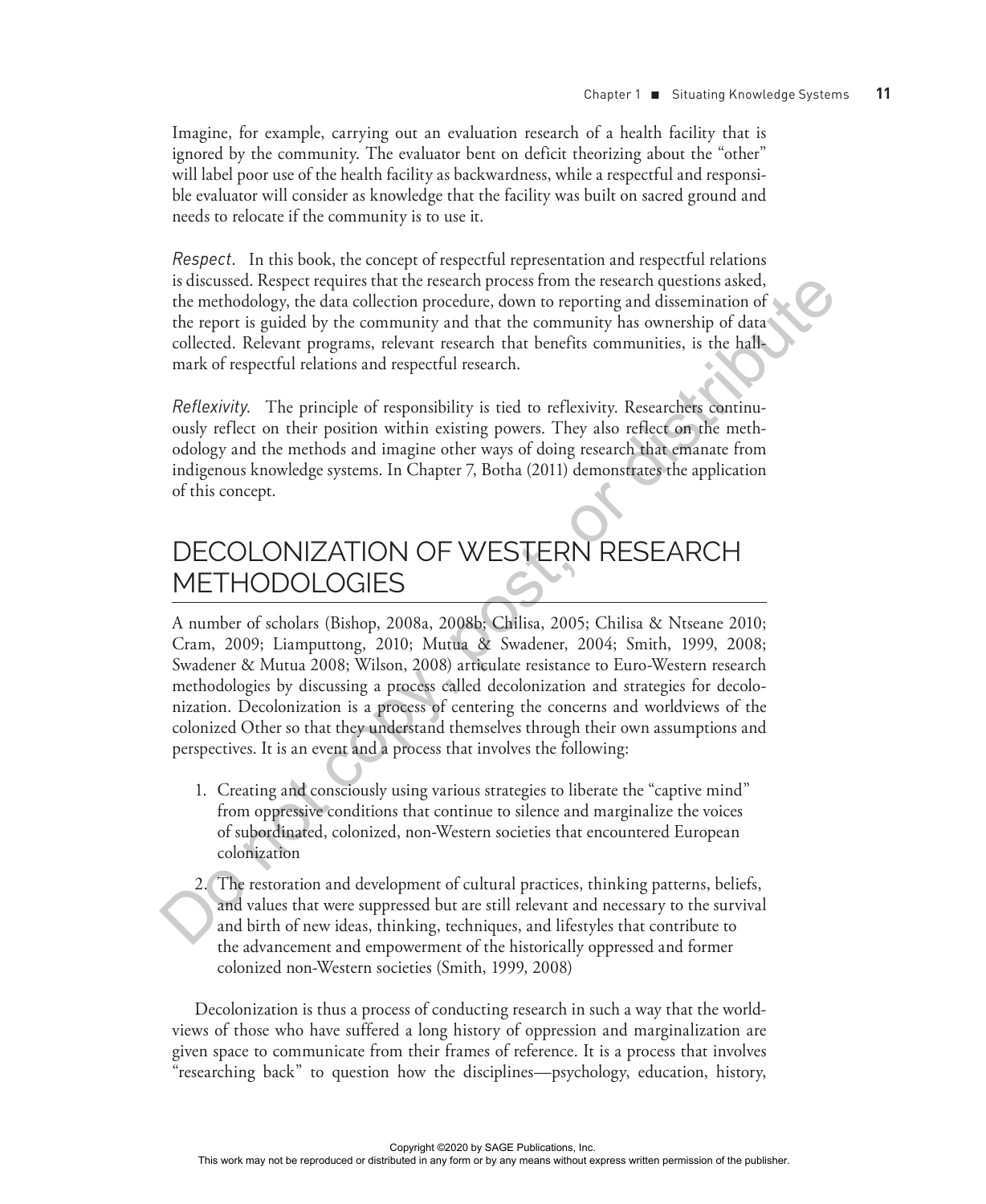anthropology, sociology, or science—through an ideology of Othering have described and theorized about the colonized Other and refused to let the colonized Other name and know from their frame of reference. It includes a critical analysis of dominant literatures written by historians, psychologists, anthropologists, and social science researchers in general, aimed at exposing the problematic influence of the Western eyes (Mohanty, 1991) and how they legitimize "the positional superiority of Western knowledge" (Said, 1993). Vine Deloria (1988), reflecting on the role of anthropologist researchers, notes,

An anthropologist comes out to the Indian reservation to make OBSERVA-TIONS. During the winter period, these observations will become books by which future anthropologists will be trained, so that they can come out to reservations years from now and verify the observations they have studied. (cited in Louis, 2007, p. 132)

This quotation is important in showing how knowledge about the formerly colonized and historically oppressed communities is constructed and how this knowledge accumulates into a body of literature that informs future research activities. There is also the disturbing role of theory in framing research objectives and research questions. David W. Gegeo and Karen A. Watson-Gegeo (2001) note,

Anthropologists' accounts of other people's cultures are not indigenous accounts of those cultures, even though they may be based on interviews with and observations of indigenous community's individuals and societies. All of the foregoing activities, while they draw on indigenous cultural knowledge, are imagined, conceptualized, and carried out within the theoretical and methodological frameworks of Anglo-European forms of research, reasoning and interpreting. (p. 58) An anthropologist comes out to the Indian reservation to make OBSERVACTIONS. During the winter period, these observations will become books by<br>which future anthropologists will be trained, so that they can come out to res

In Aoteroa/New Zealand, Russell Bishop (2008b) notes how the colonizers, using colonial paradigms, have developed a social pathology approach that dominates research on Maori. These observations about the role of literature and theory in the design of research studies remind us that we have to be critical readers of the research studies from which we draw and design future studies.

#### **The Decolonization Process**

Poka Laenui (2000) suggests five phases in the process of decolonization: (1) rediscovery and recovery, (2) mourning, (3) dreaming, (4) commitment, and (5) action.

*Rediscovery and Recovery.* This refers to the process where the colonized Other rediscover and recover their own history, culture, language, and identity. It involves a process of interrogating the captive mind so that the colonized Other and the historically oppressed—for instance, women, the deaf, the disabled, children, and the elderly—can come to define in their own terms what is real to them. They can also define their own rules on what can be known and what can be spoken, written about, how, when, and where.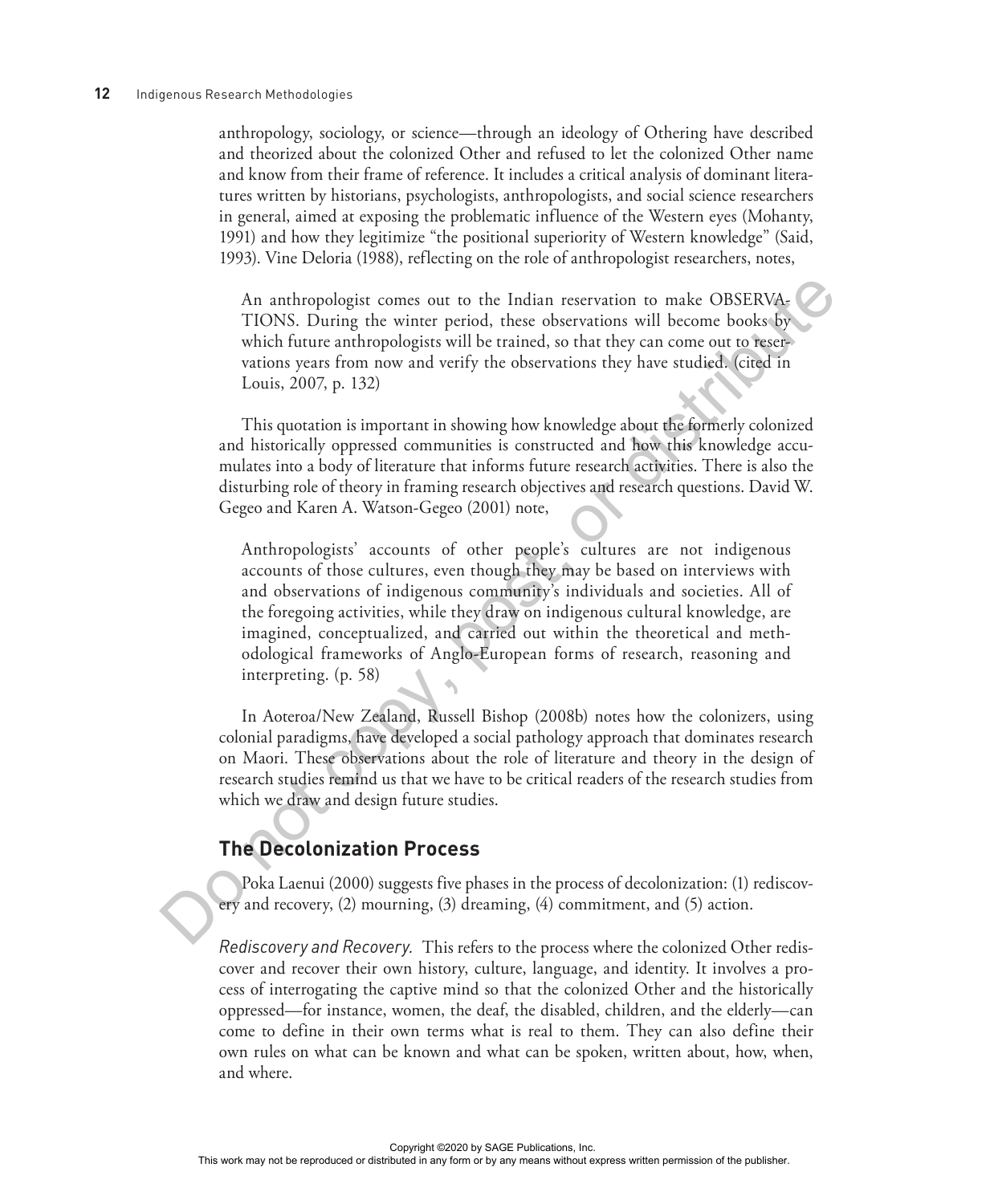*Mourning.* This refers to the process of lamenting the continued assault on the historically oppressed and former colonized Other's identities and social realities. Mourning forms an important part of healing and moving to dreaming. As a researcher educated in the United States, my initial research uncritically used the dominant research methodologies. With time, I began to ask myself why the research was not making a difference in the lives of the people. I started asking myself if I could recognize myself in the people and communities described in the studies I and other scholars conducted. Imagine reading some of the research that distorts the life experiences of the peoples and communities you know. The first reaction to reading such texts would most likely be frustration and mourning. In Chapter 3, I relate my journey to the United States and back to conduct research in my country, Botswana. Decolonization requires going further than mourning to dreaming.

*Dreaming.* During this phase, the colonized Other explore their cultures and invoke their histories, worldviews, and indigenous knowledge systems to theorize and imagine other possibilities. My journey to learn methodologies indigenous to the Western culture and going back to my country, a former British colony experiencing a plethora of research-driven interventions to address social problems such as poverty and HIV/AIDS infections, took me to a phase beyond frustration and mourning to that of dreaming and imagining other ways of doing research. You are invited throughout this book to dream and imagine other ways of conducting research, employing methodologies that are indigenous to the communities you study. Imagine, for example, that there are other literatures indigenous to the communities you study that have not found their way into the global communities of knowledge and practice. Imagine that in the lived experiences, oral traditions, language, metaphorical sayings, and proverbs of the communities that you research are concepts and theoretical frameworks that can inform the research process. Imagine that in the communities where you conduct research there are researchers and that they, too, can theorize and conduct research and that they, too, have the right to ownership of the knowledge they produce. Imagine the research questions, methods, literature reviewed, ways of disseminating data, and the language used if research was by the formerly colonized and historically silenced. To dream is to invoke indigenous knowledge systems, literatures, languages, worldviews, and collective experiences of the colonized Other to theorize and facilitate a research process that gives voice and is indigenous to the communities you research. ing some of the research that distorts the like experiences of the peoples and communities and the conductive memoring. In Chapter 3, I relate my journey to the United States and back to conduct research in my country, Bot

*Commitment.* Dreaming is followed by commitment where researchers, for example, define the role of research in community development and their roles and responsibilities to the communities and scholarship of research. Researchers become political activists demonstrating commitment to addressing the challenge of including the voices of the colonized Other in all the stages of the research process and conducting research that translates into changes in the material conditions of the local peoples as well as their control over produced knowledge. There is a growing concern, for instance, that researchers feel compelled for career reasons to conduct research that they are ill equipped to carry out and that their passive dissemination of research findings through professional journals hardly results in meaningful changes in the lives of the researched. The third world mourns, for example, that the "massive landing of experts, each in charge of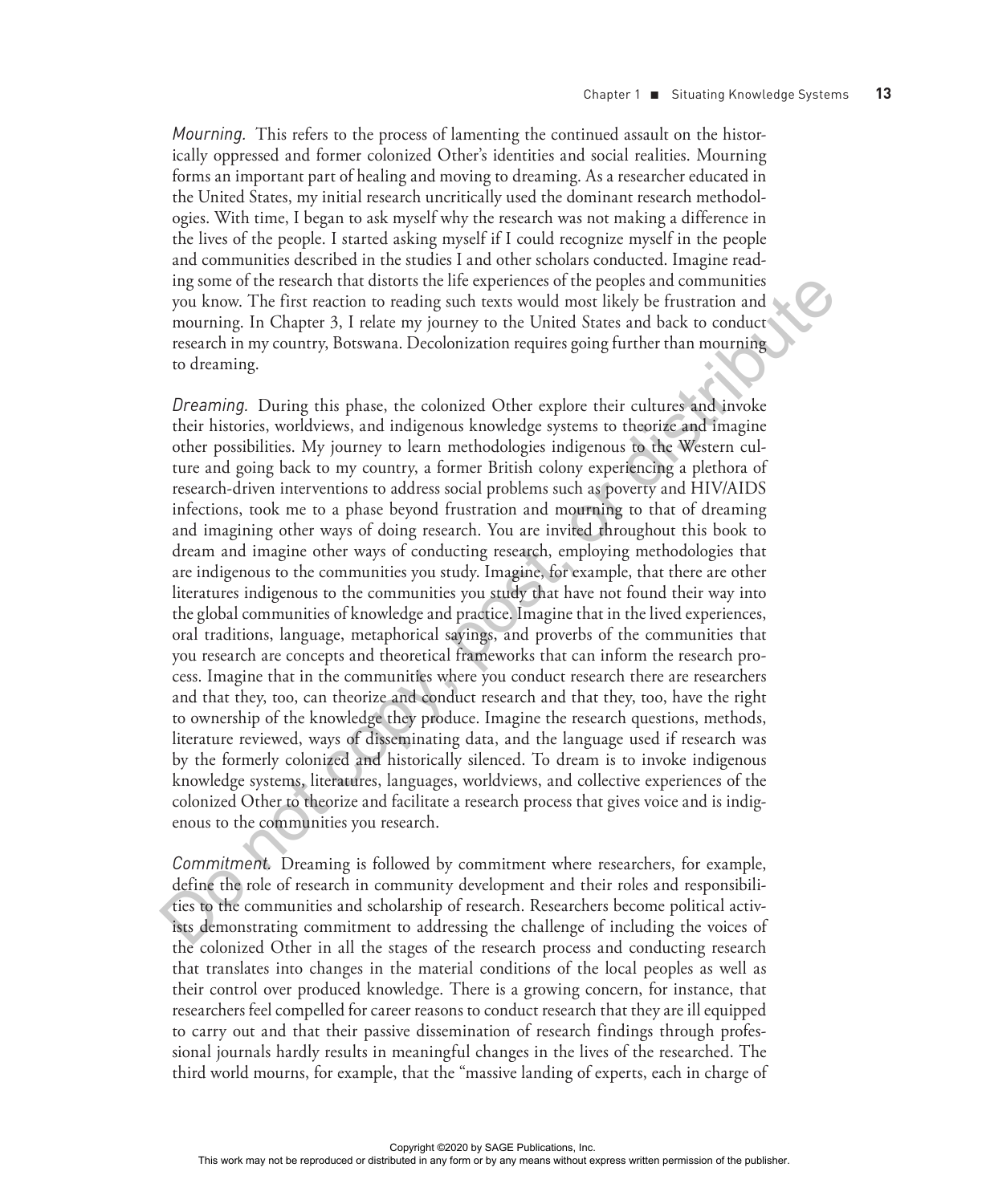investigating, measuring, and theorizing about this or that little aspect of Third World Societies" (Escobar, 1995, p. 45) has resulted in a situation where "our own history, culture and practices, good or bad, are rediscovered and translated into the journals of the North and come back to us re-conceptualized, couched in languages and paradigms which make it all sound new and novel" (Namuddu, 1989, p. 28).

*Action.* The last phase is action, when dreams and commitment translate into strategies for social transformation. Researchers at this phase embrace participatory research methods that give voice to the colonized Other and promote empowerment, inclusivity, and respect for all involved in the research process. The key aspect of participatory research is that the researched are actively involved in analyzing their situations, finding solutions, and taking action to address their concerns and to work for the betterment of their communities. The researcher has a moral responsibility to support the colonized Other in their belief that their collective experiences, indigenous knowledge, and history are valuable. The moral stance of the researcher as an activist committed to social transformation, indigenizing mainstream research methodologies to include other knowledge systems, is necessary to address concerns about the captive mind and the undervaluing, belittling, and marginalization of the practices, values, and worldviews of the colonized Other. to social transformation. Researches at this phase embrace participatory research methods that pixely and expect for all involved in the researched are actively involved in analyzing their stinutions, finding solutions, a

#### **Strategies for Decolonization**

Linda Smith (1999) has identified strategies for decolonization as follows:

*Deconstruction and Reconstruction.* This refers to destroying what has wrongly been written—for instance, interrogating distortions of people's life experiences, negative labeling, deficit theorizing, genetically deficient or culturally deficient models that pathologized the colonized Other—and retelling the stories of the past and envisioning the future. These strategies facilitate the process of recovery and discovery.

*Self-Determination and Social Justice.* For scholars, academics, and the overresearched former colonized and historically oppressed peoples disempowered by Western research hegemony, issues in research should be addressed within the wider framework of self-determination and social justice. Self-determination in research refers to the struggle by those marginalized by Western research hegemony to seek legitimacy for methodologies embedded in the histories, experiences, ways of perceiving realities, and value systems. Social justice in research is achieved when research gives voice to the researched and moves from a deficit-based orientation, where research was based on perceived deficits in the researched, to reinforcing practices that have sustained the lives of the researched. Social justice is addressed by ensuring that those historically oppressed groups; marginalized and labeled; former colonies; descendants of slaves; indigenous peoples; those people in the third world, fourth world and developing countries; or those pushed to the margins on the basis of their gender, race/ethnicity, disability, socioeconomic status, age, religion, or sexual orientation; and immigrants and refugees are given space to decenter dominant Western research paradigms and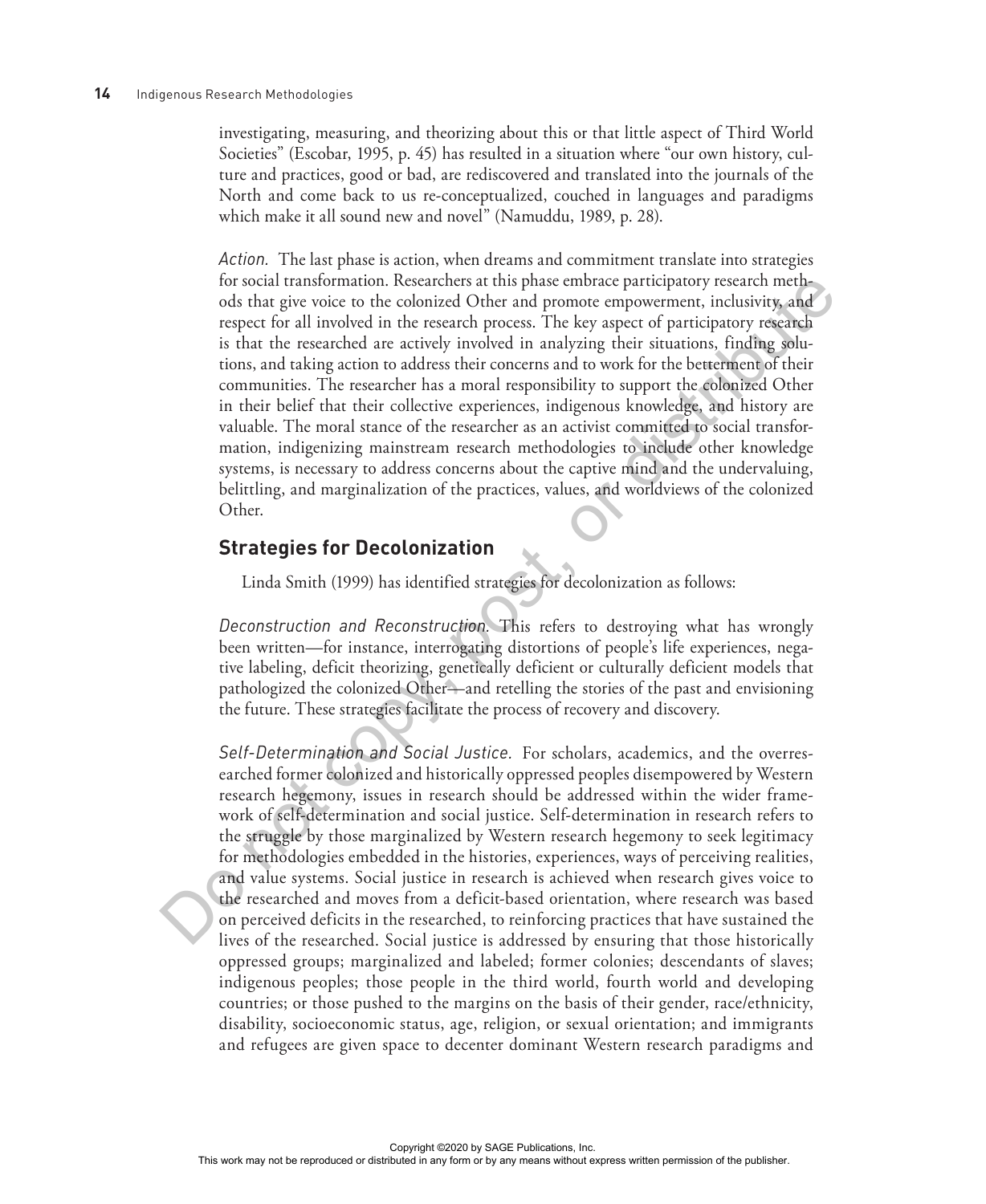to place at the center of analysis the realities, knowledges, values, and methodologies that give meaning to their life experiences. Chapter 8 discusses research strategies that counter deficit-based research and reveal the researcher's positive aspects, resilience, and acts of resistance to Western research hegemony, which is needed for social change.

*Ethics.* There is a need to recognize—and where none exists, formulate, legislate, disseminate, and make known and understood internationally—ethical issues and legislation that protect indigenous knowledge systems and ways of knowing of the colonized Other. The international community of researchers is increasingly aware of the researcher's responsibility. The American Psychological Association (2002) describes the researcher's ethical responsibilities working with Asian American/Pacific Islander populations, people of African descent, Hispanics, and American Indians:

As an agent of prosocial change, the culturally competent psychologist carries the responsibility of combating the damaging effects of racism, prejudice, bias and oppression in all their forms, including all of the methods we use to understand the population we serve. . . . A consistent theme . . . relates to the interpretation and dissemination of research findings that are meaningful and relevant to each of the four populations. (p. 1)

Developing countries and indigenous communities have come up with their own ethics review boards and ethical guidelines. The Maori of New Zealand, for instance, have Guidelines for Research and Evaluation with Maori (Ministry of Social Development, 2004); in Australia, the Aborigines have the Mi'kinaw Research Principles and Protocols (Aboriginal Research Centre, 2005). Elsewhere, Chilisa (2009) notes how the plethora of ethics review boards, each operating with its own ethics guidelines, has given rise to conflict over which ethics guidelines should be used, especially where there is partnership or collaborative research between researchers from developed countries and those from former colonized societies. Some researchers from developed countries, still operating with colonial tools of manipulation and power to access, control, and own all types of data from the former colonies, invoke contract agreements to rewrite, write over, erase, and relegate to marginal and irrelevant the ethical guidelines from former colonized societies. Still others are compelled by research funding agencies, many of them international corporations based in developed countries, to enter into contract agreements that privilege Euro-Western ethical frameworks. (See Chapter 3 for these malpractices.) Committed researchers define their responsibilities and are consistently engaged in self-reflection and self-questioning that promotes and privileges the right of the disempowered to be heard. similarite, and make known and understood internationally—echiclal issues and legisla-<br>sign on that protect indigenous knowledge systems and ways of knowing of the colonized<br>Other. The international community of reaches i

*Language*. Ngugi wa Thiong'o (1986a, 1986b, 1993) and Ali Mazrui (1990) advocate for writing in indigenous languages as part and parcel of the anti-imperialist struggle. Chapter 3 discusses how language mediates the research process, recovering and revitalizing, validating indigenous knowledge and cultures of the historically marginalized, and thus creating space to decenter hegemonic Western research paradigms.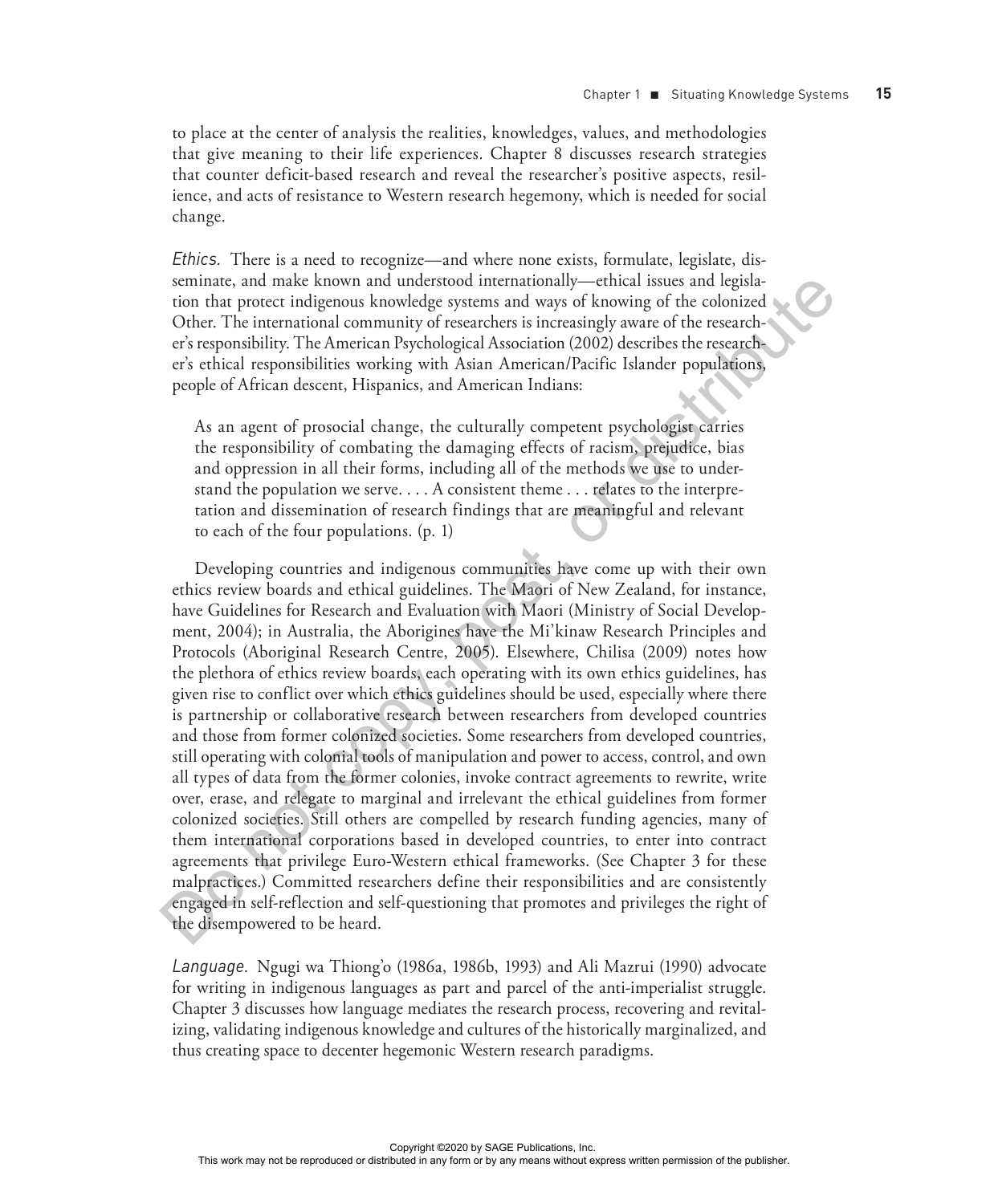#### **16** Indigenous Research Methodologies

*Internationalization of Indigenous Experiences.* Indigenous scholars internationalize the experiences, issues, and struggles of the colonized people by coming together in global and local spaces to plan, organize, and struggle collectively for self-determination.

*History.* People must study the past to recover their history, culture, and language to enable a reconstruction of what was lost that is useful to inform the present.

*Critique.* There is a need to critique the imperial model of research, which continues to deny the colonized and historically marginalized Others space to communicate from their own frames of reference.

# **SUMMARY**

The chapter presents an argument for the need to interrogate Euro-Western research paradigms, decolonize the mind, and problematize research and conducting research as a power struggle between the interest and ways of knowing of the West and that of the "Other." Key terminologies, concepts, and principles that set apart indigenous research as an emerging distinct methodology are presented. The claim is made that relationships, connectedness, and spirituality are common features among indigenous people. Five phases in the decolonization process and strategies for decolonization are discussed. Critique . There is a med to critique the imperial model of research, which continues to deny the colonized and bisorically marginalized Others space to communicate from their own fanns of reference.<br>  $\begin{array}{l} \text{SUMMARY} \\ \text{The$ 

### **ACTIVITY 1.1**

1. Search the database for this article: Held, M. B. E. (2019). Decolonizing research paradigms in the context of settler colonialism: An unsettling, mutual and

collaborative effort. *International Journal of Qualitative Methods*, 18, 1–16.

2. Discuss Held's view on how decolonization should proceed.

### **Key Points**

- Euro-Western paradigms should interrogate the role of imperialism, colonization, and globalization in the construction of knowledge.
- Relationality, the multiple connections that indigenous peoples have with those around

them and with the living and the nonliving, should form part of their social history and how indigenous research is conducted.

 Indigenous research has a decolonization intent.